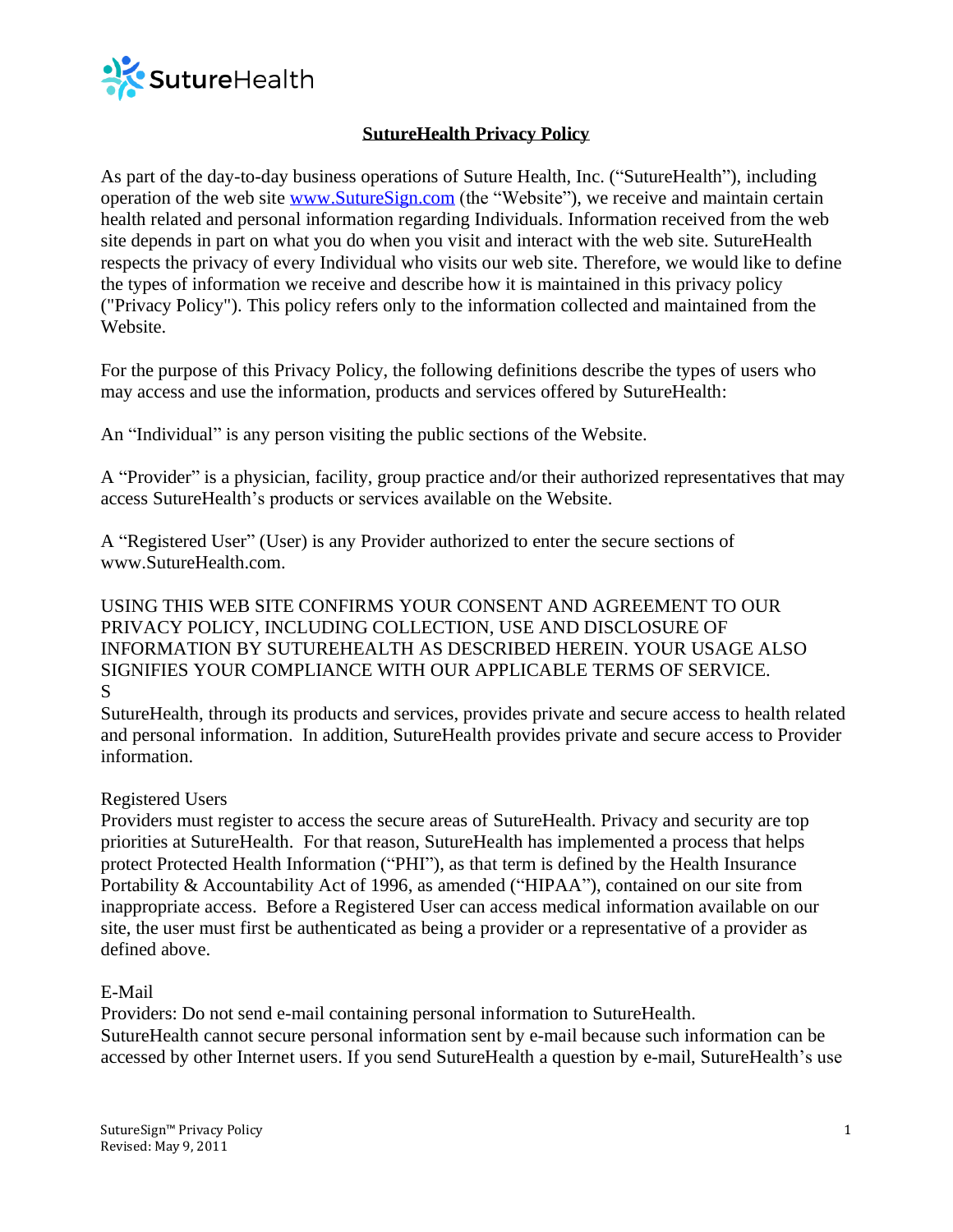

or disclosure of that information will be limited to the minimum necessary for responding to your question.

Information Collected Before Registration: SutureHealth obtains personal information regarding physician providers from a third party source including but not limited to state medical license numbers. This data is protected within a secure firewall environment, access to which is limited to only SutureHealth and its representatives.

Information Collected During Registration: SutureHealth collects personal data during the registration process, including but not limited to names and email addresses. SutureHealth will not sell nor distribute personally identifiable or contact information. SutureHealth reserves the right to provide a service to third parties who may wish to contact you through our network provided that you have given consent for such services to be rendered. As part of the service provided by SutureHealth, you understand that SutureHealth will contact you on the behalf of other healthcare providers.

Statistical Data on Website Usage – SutureHealth continually strives to enhance the features and services that are offered to our web site. In an effort to determine the effectiveness and functionality of our web site, we monitor aggregated data regarding the use of our web site. For instance, we may track the number of visits to a certain page; direct links from other web sites; and frequency of usage for independent services. Although we reserve the right to share this information as indicated above, this statistical data, does not contain any personal information that could disclose the user's identity.

Disclosure of Non-Public Personal Information, including Personal Health Information (PHI): We restrict access to nonpublic personal information, including PHI. Information may be shared with entities (i.e. providers and vendors) that assist SutureHealth in providing services to our Registered Users. Information is provided to nonaffiliated third parties as required or allowed by federal and state law. SutureHealth maintains physical, electronic, and procedural safeguards that comply with federal regulations to guard nonpublic personal information, including but not limited to high-level encryption.

Disclosure to Providers: SutureHealth discloses nonpublic personal information including PHI to Providers through their access to the website. This information is disclosed to Providers for treatment, payment or health care operations (TPO) as allowed under HIPAA. To ensure that Providers are only accessing patient information for TPO, SutureHealth has implemented the following safeguards:

- The accompanying Terms of Service outlines acceptable uses of patient information.
- SutureHealth maintains audit trails of user activity.
- SutureHealth requires both a user name and password for access to PHI.
- Providers default access to PHI is limited to those records with which they or their associates (i.e. providers who are in the same practice or facility) or representatives need to have access for treatment, payment, or health care operations. For some facilities this is determined by their need to create or modify patient records. Notwithstanding however, these facilities will only have access to the medical information that they have submitted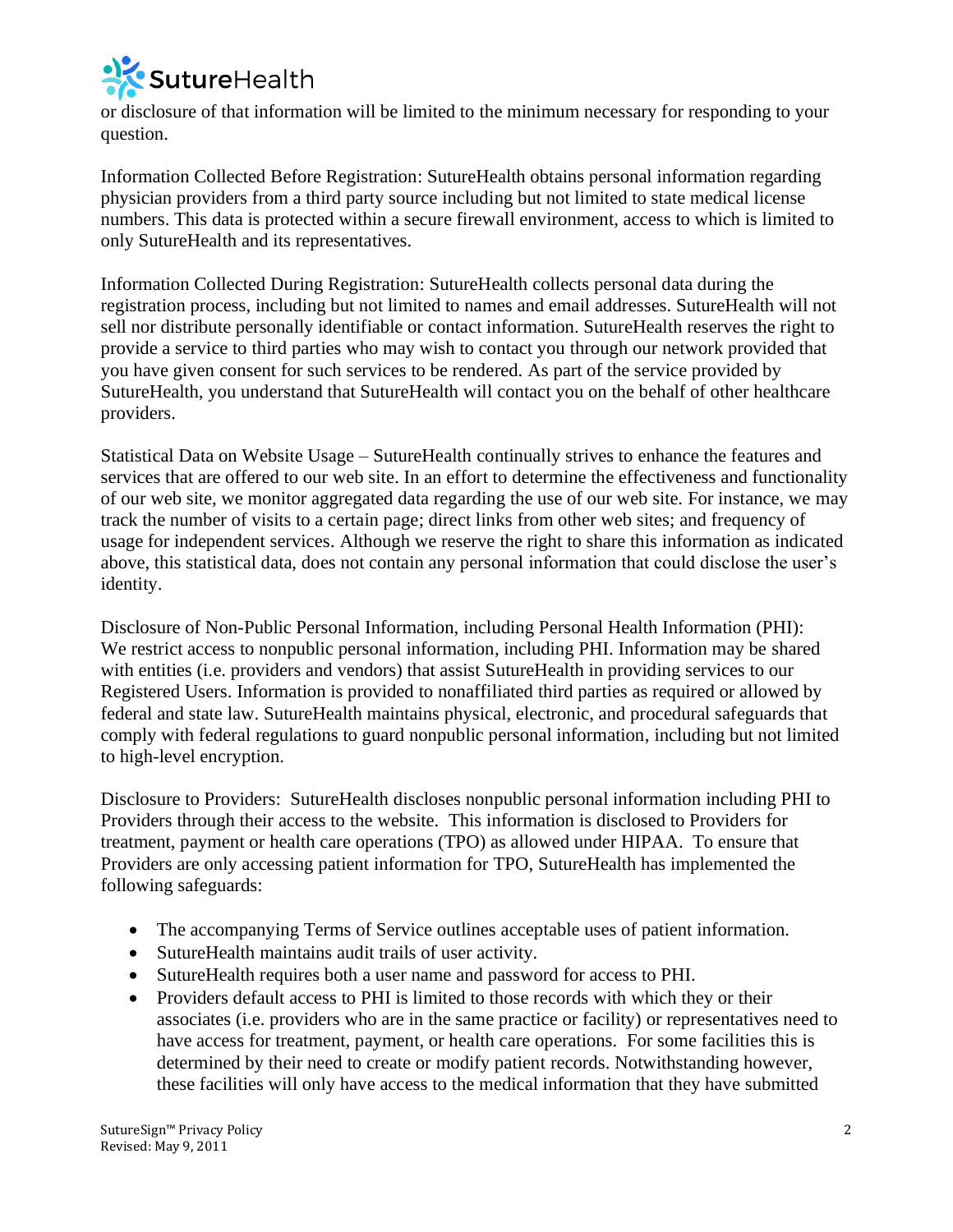

into the system; thus, alleviating those access concerns which often times arises in a competitive market environment.

Disclosure to Third Parties: SutureHealth operations, maintenance employees and contractors may have limited access to your nonpublic personal information, including PHI, while providing products or services to SutureHealth. These contractors include vendors and suppliers that provide us with technology, services, and/or content for the operation and maintenance of our Web site. Access to your nonpublic personal information, including PHI, by these contractors is limited to the information reasonably necessary for the contractor to perform its limited function for SutureHealth. We also contractually require that our operations and maintenance contractors 1) protect the privacy of your nonpublic personal information, including PHI, consistent with this Privacy Policy, and 2) not use or disclose your nonpublic personal information, including PHI, for any purpose other than providing us with products and services as required by law.

Disclosure of Aggregate Information: SutureHealth may disclose aggregate information to third parties. This information may contain medical information; however, it is not associated to a specific individual. Depending on the circumstances, SutureHealth may or may not charge third parties for this Aggregate Information. SutureHealth requires parties with whom aggregate information is shared to agree that they will not attempt to make this information personally identifiable, such as by combining it with other databases.

#### Retention of Information Collected

The non-public personal information collected and maintained from this web site will be retained for six years from the date of its creation or the date when it was last in effect, whichever is later.

#### Use of Cookies

A "cookie" is a mechanism that permits a web server to send small pieces of information or text through your browser to be stored on your hard drive. This information or text allows the server to identify frequent visitors of individual web sites. SutureHealth may place a cookie on your computer that will allow us to identify users so that we may enhance their experience on our web site. Our cookies are not used to track your activity on any site other than SutureHealth.com nor will they be utilized to send unsolicited e-mail or provide us with the Users personally identifiable information.

### Security

SutureHealth takes precautions to protect its Users' nonpublic personal information. When Users submit sensitive information to SutureHealth, the information is protected both online and off-line.

While SutureHealth uses SSL encryption to protect sensitive information online, SutureHealth protects User-information off-line. Only employees who need the information to perform their jobs are granted access to personally identifiable information. Furthermore, all employees are kept up-todate on SutureHealth security and privacy practices. Finally, the servers that store personally identifiable information are kept in a secure environment.

Despite our efforts to protect your nonpublic personal information, including PHI, there is always some risk that an unauthorized third party may illegally gain access to systems or that transmissions